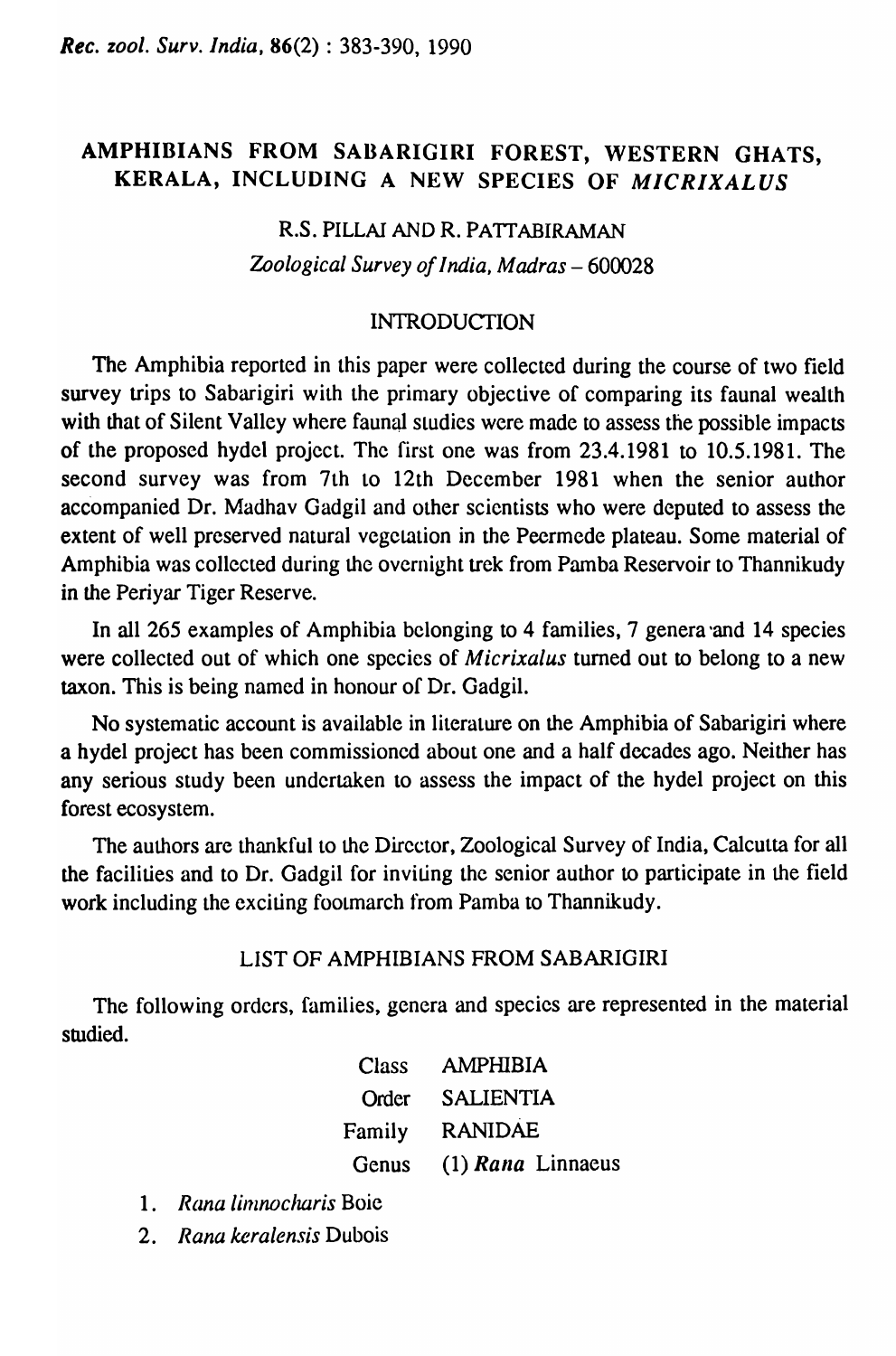- *3. Rana beddomii* Gunther
- 4. Rana diplosticta (Gunther)
- *5. Rana temporalis* Gunther
- *6. Rana eurtipes* lerdon

## Genus (2) Micrixalus Boulenger

- *7. M icrixalus fuscus* Boulenger
- *8. Micrixalus gadgili* sp. nov.

## Genus (3) Nyctibatrachus Boulenger

*9. Nyctibatraehus major* Boulenger

## Genus (4) Nannobatrachus Boulenger

10. *Nannobatrachus beddomii* Boulenger

| Family | <b>BUFONIDAE</b>           |  |  |  |
|--------|----------------------------|--|--|--|
| Genus  | $(5)$ <i>Bufo</i> Laurenti |  |  |  |

- 11. *Bufo melanostictus* Schneider
- 12. *Bufo parietalis* Boulenger

| Family | <b>RHACOPHORIDAE</b>        |  |  |  |  |  |
|--------|-----------------------------|--|--|--|--|--|
| Genus  | (6) <i>Philautus</i> Gistel |  |  |  |  |  |

13. *Phi/autus nasutus* (Gunther)

| Order | <b>GYMNOPHIONA</b>        |
|-------|---------------------------|
|       | Family ICHTHYOPHIDAE      |
| Genus | (7) Ichthyophis Fitzinger |

14. *Iehthyophis tricolor* Annandale

# SYSTEMATIC ACCOUNT

- 1. Rana limnocharis Boie 1835
- *1920. Rana limnocharis:* Boulcnger, *Rec.indian Mus:28*

*1923. Rana limnocharis:V.Kampen, Amph.lndo-Auslr.Arch:167* 

Twenty five specimens ranging from 12 mm to 36 mm in head and body, collected from five localities in and around Pamba are available.

Although agreeing with the description of this species, the following notes are offered. Tibio-tarsal articulation exceeds eye and in some almost touches tip of snout. Tibia is as long as or slightly shorter than foot. In one-third of the examples, dorsum presents three reddish spots. Coupled with the small size of the specimens it is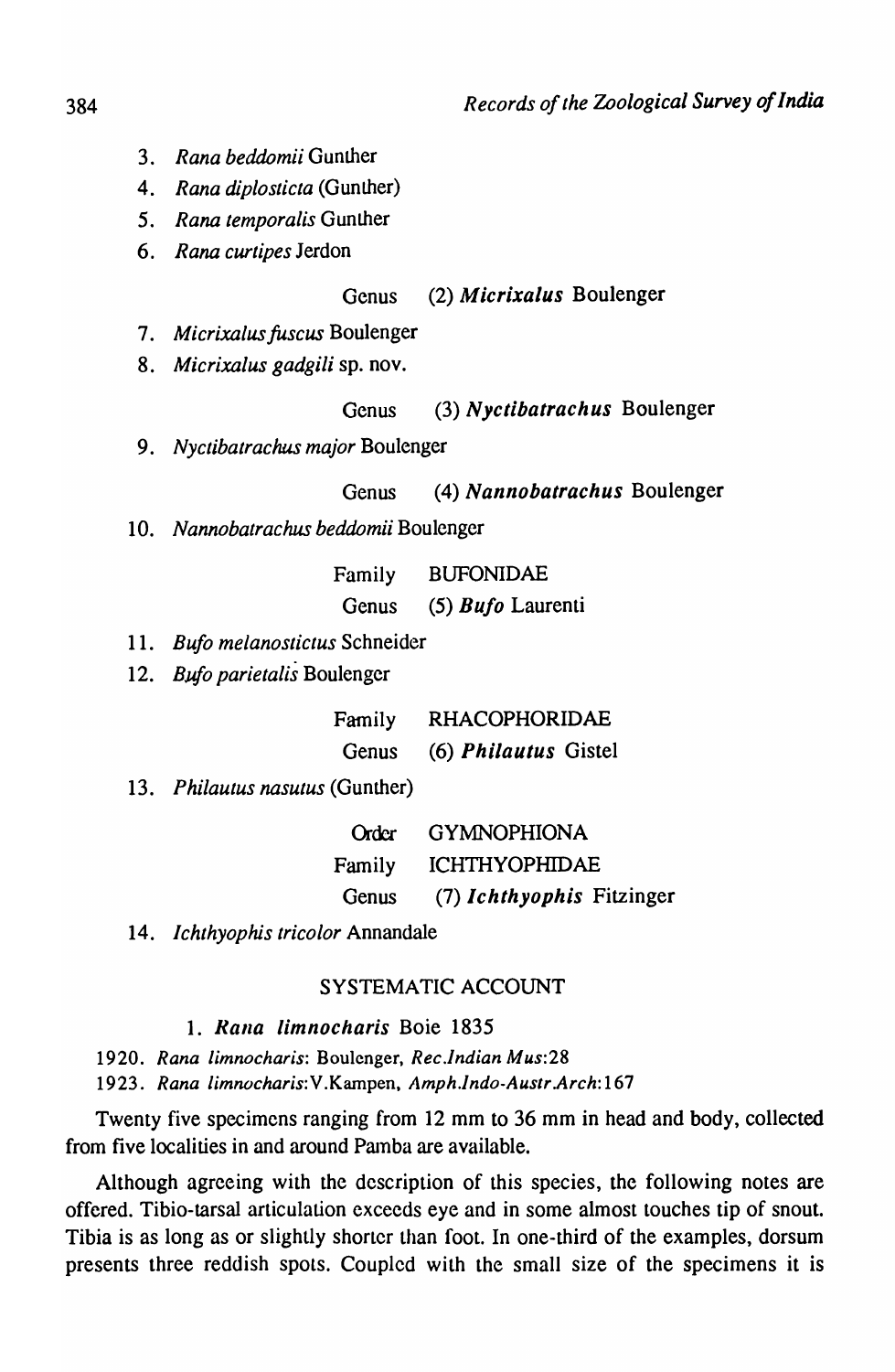tempting to include them under the variety *syhadrensis* proposed by Annandale (1919) to those individuals from comparatively high altitutdes of the Himalaya, Burma and Western Ghats. However, no differences with reference to dorsal warts or webbing or in the comparative lengths of the first and second fingers are discernible.

## 2. Rana keralensis Dubois 1980

*1920 .. Rana verrucosa:Boulenger. Rec.Jndian Mus: 26.* 

A total of 72 juveniles and adults collected from five localities at Moozhiar are available. The largest of these measure 65 mm from vent to snout. However, most of them fall under the 15-25 mm range.

They seem to prefer rainwater or other stagnant pools in grassy areas. Some were · taken from grassy banks of streams.

## *3.* Rana *beddomii* Gunther 1875

## *1920. Rana beddomii:* Boulenger. *Rec. Indian Mus:* 114.

Seven localities both from Pamba and Moozhiar have yielded 20 adults and 2 juveniles. The largest example measures 33 mm in head and body; the smallest is 21 mm. In characters and colouration they agree well with published accounts. Some males exhibit well developed nuptial pads on the first finger.

# *4.* Rana *diploslicla* (Gunther 1875)

1882. *Rana diplosticta* : Boulenger, *Cal. Batr.Sal.Brit.Mus* : 58. *1920. Rana diplosticta* : Boulenger, *Rec. Indian Mus:* 120.

To this species we assign a single stout example measuring 27 mm in head and body. The tympanum is only moderately distinct. The characteristic black spot above the loin is very clear.

Dorsum greyish, snout not lighter. A broad temporal streak extending forwards as canthal streak right upto the tip of snout. Base of arms with a clear, long black stripe. Limbs barred, lower side of foot darker. Belly and lower parts of limbs white.

# **5. Rana temporalis Gunther 1864**

# *1920. Rana temporalis:Boulenger, Rec.lndian Mus: 159.*

64 adults and five juveniles belonging to this species were collected from eight localities from both Pamba and Moozhiar. They were more common along the banks of rocky streams in Pamba. Although the largest example measures 80 mm in head and body, about half of them belongs to 12 to 25 mm range.

Yellowish brown above with small dark or grey spots in between the dorso-Iateral glandular folds. Ventrally white, throat and chest mottled with brown.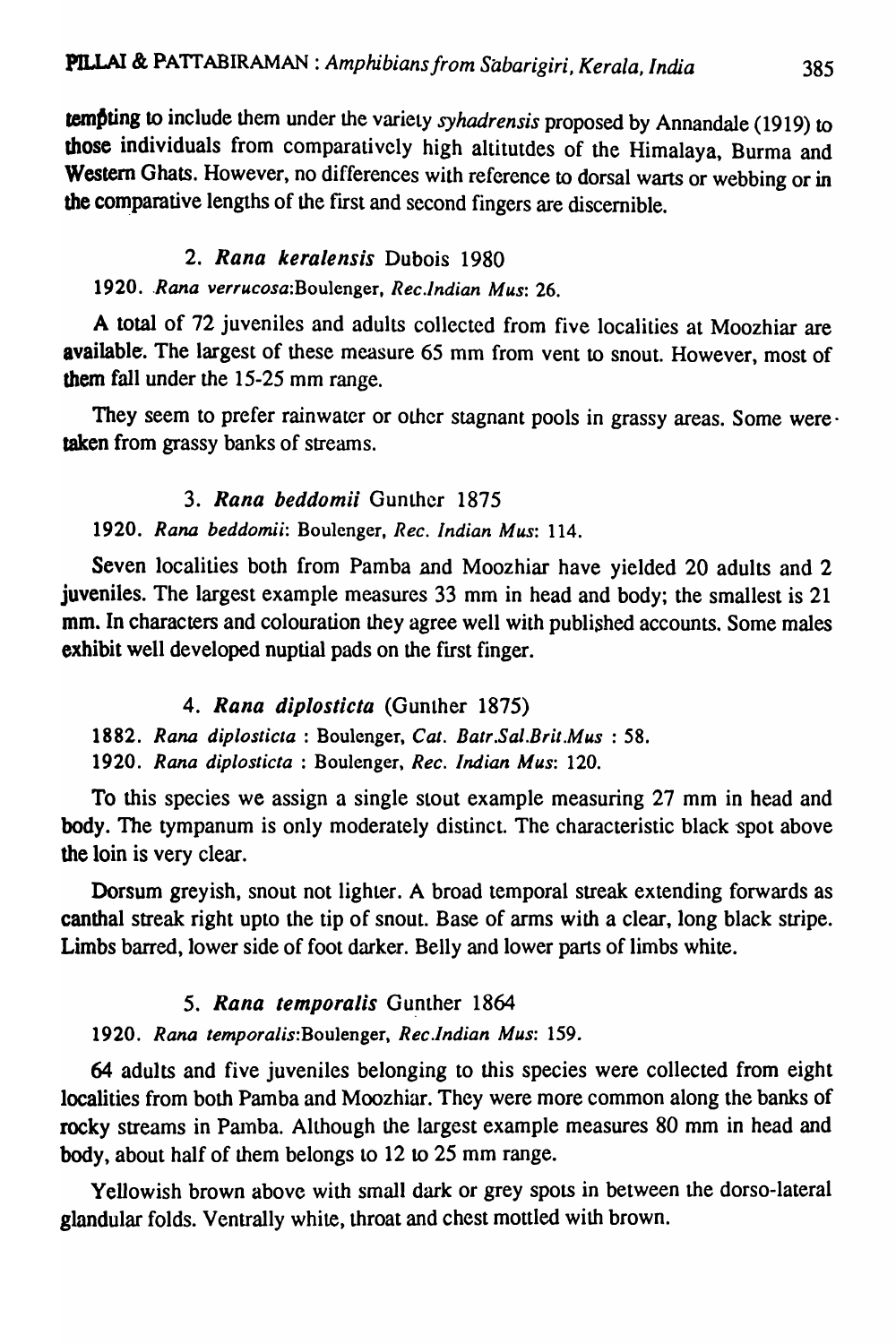### *6. Rana curtipes* Jerdon 1853

#### 1920. Rana curtipes: Boulenger, *Rec. Indian Mus*: 131.

A single example of this frog was taken during the trek from Pamba to Thannikudy on 11.12.1981 from a spot about 8 km from Pamba. Measuring 59 mm dfrom tip of snot to vent, it agrees well with the descriptions in literature. An outer metatarsal tubercle, however, is present for this species although Boulenger (1920) states that it is absent.

### *7. Mierixalus fuseus* (Boul. 1882)

*1882. Ixalus fuscus:* Boulenger, *Cal. Balr.Sal.Brit.Mus: 96.* 

*1890. Micrixalus fuscus:* Boulenger, *Fauna Brit.lndia 466.* 

Thirty adults, six juveniles and a few tadpoles were collected from 11 localities both from Pamba and Moozhiar, the size ranging from 12 to 28 mm. The tail, in tadpoles is  $1<sup>1</sup>/2$  times longer than body.

### *8. Mierixalus gadgili* sp. nov.

*Material* : The material consists totally of six examples, two from Pamba and four from Moozhiar forests of Sabarigiri. One of them is a male.

 $Diagonosis$ : Small frogs with tympanum fairly distinct, dorsolateral glandular folds. and lingual papilla absent, digits with small discs bearing circum-marginal groove, feet sparsely webbed and both inner and outer metatarsal tubercles present.

*Description* : *Head:* Not depressed, about as broad as long, width at angle of jaws equal to distance to tip of snout. Snout subacuminate, as long as diameter of eye, protruding beyond mouth. Canthus rostralis rounded, lores almost vertical, slightly concave, nostril lateral, half way between eye and tip of snout. Interorbital space half times broader than upper eyelid. Tympanum small, its rim fairly distinct through the enveloping skin, its diameter half that of eye. Pupil horizontally oval;vomerines absent, tongue free, bifid, devoid of papilla.

*Forelimbs* : Short, moderately slender and about half the total length from tip of snout of vent. Fingers free, tips dilated into small discs with circular groove. First finger a little shorter than second which is as long as fourth. Subarticular tubercles prominent.

*Hindlimbs* : About 1 1/2 times the total length from tip of snout to vent; heels not touching when limbs are folded at right angles to the body; tibio-tarsal articulation of adpressed limb reaching mid-eye. Tibia half of body length, about 3 1/2 to 4 times as long as broad, toes with discs larger than that of fingers, with circum-marginal gooves. Web rudimentary, not extending beyond basal phalanges and without fringes extending to discs. No intercalary ossicles, subarticular tubercles fairly prominent. An elongated inner metatarsal tubercle and a much smaller nodule-like outer metatarsal tubercle present.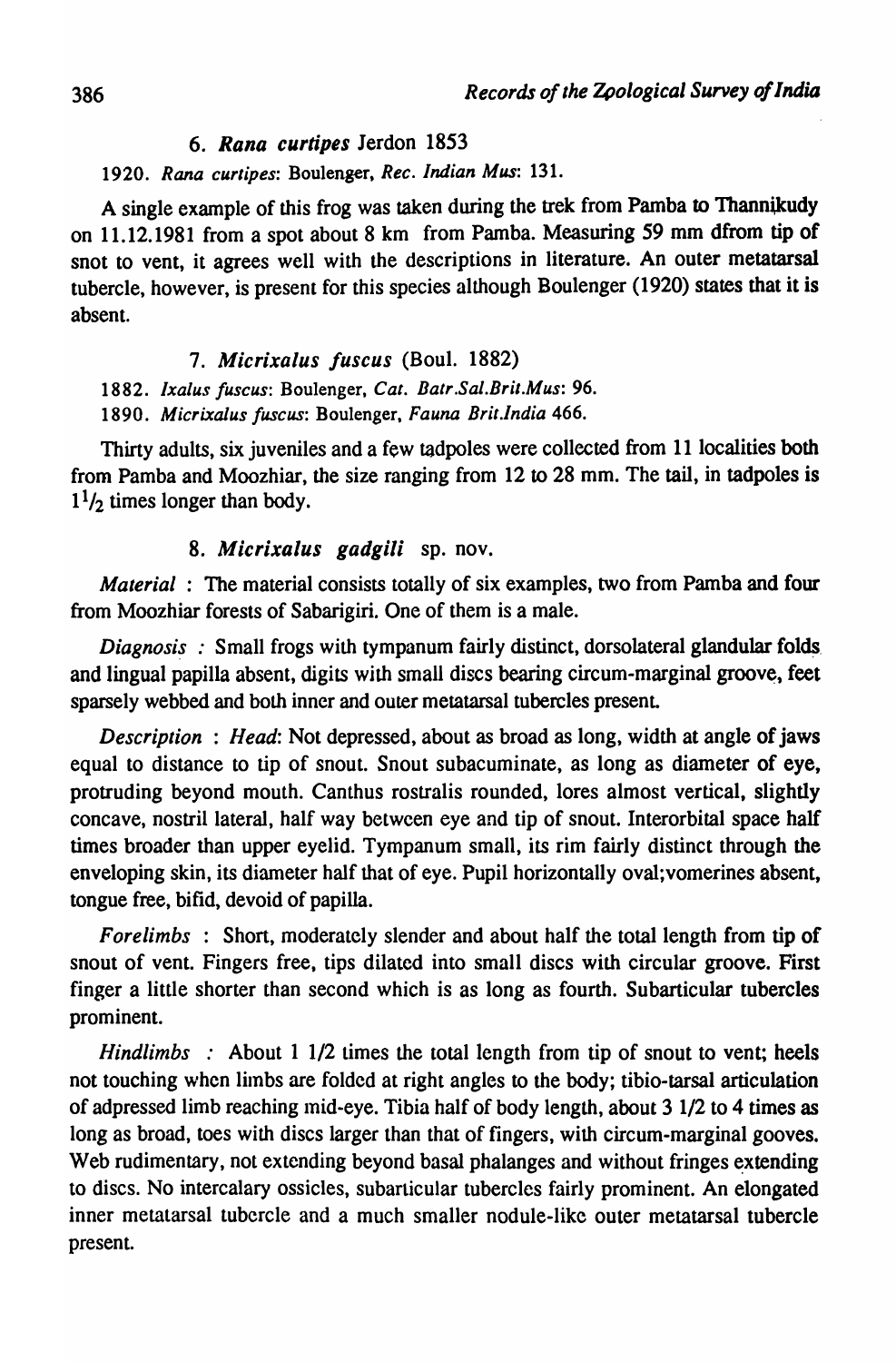Skin : Shagreened above, with a few scattered granules on flank. Dorsolateral glandular folds absent, a weak supratympanic fold.

*Colour* : Dorsum light greyish to dark with irregular darker markings, occasionally spotted or marbled with lighter hue. A dark band on either side backwards from eye tapering to groin. Originating above this is a short longitudinal band terminating sharply at about the middle of the body. Arms and legs with darker patches and bars dorsally. Throat and breast marbled with sepia in four examples while it is mottled or immaculate in the other two.

The smallest example (15 mm) collected on 6.5.1981 from Moozhiar is a male with nuptial pads on the upper side of first finger. This specimen is palest of the lot.

### *Measurements* See Table

*Holotype* : An adult female, loc. Dynamite' House, Pamba, Sabarigiri, S. India, Alt. 990 metres, coli. R.S. Pillai, 29 April, 1981.

*Paratypes* : 1) One male, loc. 3 km by road to Moozhiar from I.B., Sabarigiri, S. India, Alt. 440 metres, coll. R.S. Pillai, 6 May, 1981 2) Three adult females, loc. Vettayar. Sabrigiri, Alt. 520 metres, call. R.S. Pillai, 9 May, 1981. 3) One adult female, loc. western side of (Eighteen five), Pamba, Sabarigiri, S. India, Alt. 1100 metres, colI. R.S. Pillai, 3 May, 1981.

*Field notes* : All the specimens were collected from damp litter of the forest floor. They resembled *Microhyla ornata* (Dum. & Bibr.) in their movements and tried to take shelter under decaying leaves to avoid detection. Although many other species of Amphibia were collected from streams nearby, not a single example of *Micrixalus gadgili* was picked up from water. Their rudimentary webs not being of much use in water, the species appears to be terrestrial in habit.

*Affinilies* : A comparison with eight species of Indian and Ceylonese frogs of the genus *Micrixalus.* a key for which was presented by Pillai (1978) and with *Micrixalus thampii* described subsequently by Pillai (1981) from Silent Valley, Kerala, shows that the present species is closely related to *Micrixalus nudis* Pillai known from Wynad, S.India. However, the erection of a new taxon to accommodate the present species has been necessitated in consideration of some stable differences, the most important of which are the much briefer webbing on toes and presence of a distinct outer metatarsal tubercle. A better defined tympanum, a much thinner tibia and colour pattern are the other characters which distinguish *Mierixalus gadgili* from *Mierixalus nudist* While the presence of a lingual papilla distinguishes *M. saxicola* (Jerdon) and *M. sarasinorum*  (Muller) from the present species, the absence of dorsolateral glandular folds in *M gadgili* separates it from the rest of the Indian species viz. *M. Opislhorhodus* (Gunther), *M. herrei* Myers, *M. fuscus* (Boul.) *M. sylvaticus* (Boul.) *M. borealis* Annandale and *M. thampii Pillai.*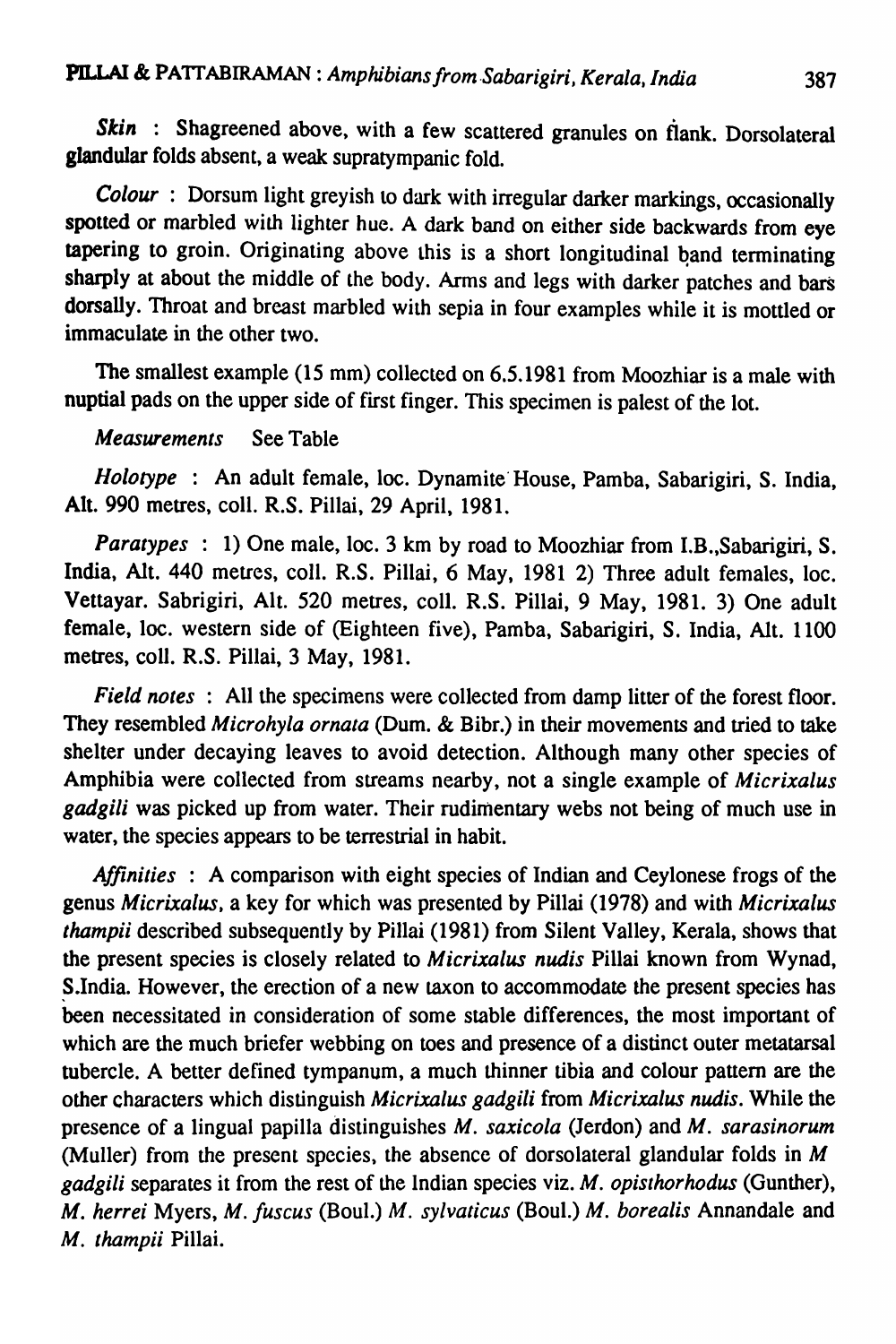| <u>naa i</u><br>measurements in min<br><b>VI HAPPITMWFW</b> |              |              |                         |      |                 |     |  |  |  |  |
|-------------------------------------------------------------|--------------|--------------|-------------------------|------|-----------------|-----|--|--|--|--|
| Body parts                                                  |              |              | Paratypes               |      |                 |     |  |  |  |  |
|                                                             | $\mathbf{1}$ | $\mathbf{2}$ | $\overline{\mathbf{3}}$ | 4    | $5\phantom{.0}$ | 6   |  |  |  |  |
| Total length (from tip of snout vent)                       | 19           | 19           | 19                      | 18.8 | 19.2            | 15  |  |  |  |  |
| Length of head (from tip of snout<br>to angle of jaws)      | 6            | 6            | 6.2                     | 5.9  | 6               | 5   |  |  |  |  |
| Width head (at angle of jaw)                                | 6            | 6            | 6.2                     | 5.9  | 6               | 5   |  |  |  |  |
| Length of snout (from tip of snout<br>4.                    |              | 2.6          | 2.6                     | 2.6  | 2.7             | 2.4 |  |  |  |  |
| to anterior corner of eye)                                  |              |              |                         |      |                 |     |  |  |  |  |
| Diameter of eye                                             | 2.5          | 2.5          | 2.5                     | 2.5  | 2.5             | 2.3 |  |  |  |  |
| Minimum inter-orbital distance                              | 2.1          | 2.1          | 2.1                     | 2.1  | 2.2             | 1.8 |  |  |  |  |
| Maximum diameter of tympanum                                | 1.2          | 1.2          | 1.3                     | 1.3  | 1.2             | 1.1 |  |  |  |  |
| Length of forelimb (upto tip of finger)                     | 12           | 12           | 11.5                    | 11.5 | $12 \,$         | 9.5 |  |  |  |  |
| Length of hindlimb                                          | 29.5         | 29.5         | 30                      | 29.3 | 31              | 24  |  |  |  |  |
| Length of Tibia                                             | 9.5          | 9.5          | 9.5                     | 9.2  | 9.8             | 7.5 |  |  |  |  |
| Width of tibia (Maximum)                                    | 2.5          | 2.8          | 2.9                     | 2.7  | 2.5             | 2.0 |  |  |  |  |
|                                                             |              | 2.6          | Holotype                |      |                 |     |  |  |  |  |

TABLE I

Body measurements in mm of *Micrixalus gadgili* Pillai & Pattabiraman

### 9. Nyctibatrachus major Boul. 1882

*1890. Nyclibalrachus major:* Boulenger, *Fauna Brit. India* : 468. 1978. Nyctibatrachus major: Pillai, Bull. zool. Surv. Inaia 135.

Thirty adults and two tailed juveniles have been collected from seven localities mostly from understones in stream beds or from muddy debris in shallow side pools. <sup>&</sup>lt; They agree well with the descriptions of the species available in literature.

### 10. Nannobatrachus beddomii Boul. 1882

*1882. Nannobalrachus beddomii:* Boulenger, *Cat.Balr. Sal.Bril. Mus: 470.* 

A single example of this rare frog was collected at a point 12 km from Pamba I.B. towards Thannikudy on 11.12.1981. It measures 15.2 mm from tip of snout to vent

Pupil rhomboidal although Boulenger (1882) has indicated the vertical condition of the pupil as a generic character to distinguish it from *Nannophrys* which has horizontal pupil. The non-utility of this character has already been pointed out by Rao (1937). Habit stout, head depressed, with indistinct canthus rostralis. Inter-orbital space in our example is broader than upper eyelid. Toes with slight rudiment of web, skin smooth above. Dorsum light brown, variegated with darker colour. An ill-defmed lighter band on either side of body and a dark stripe connecting the two eyes. Limbs cross barred. Ventrally whitish.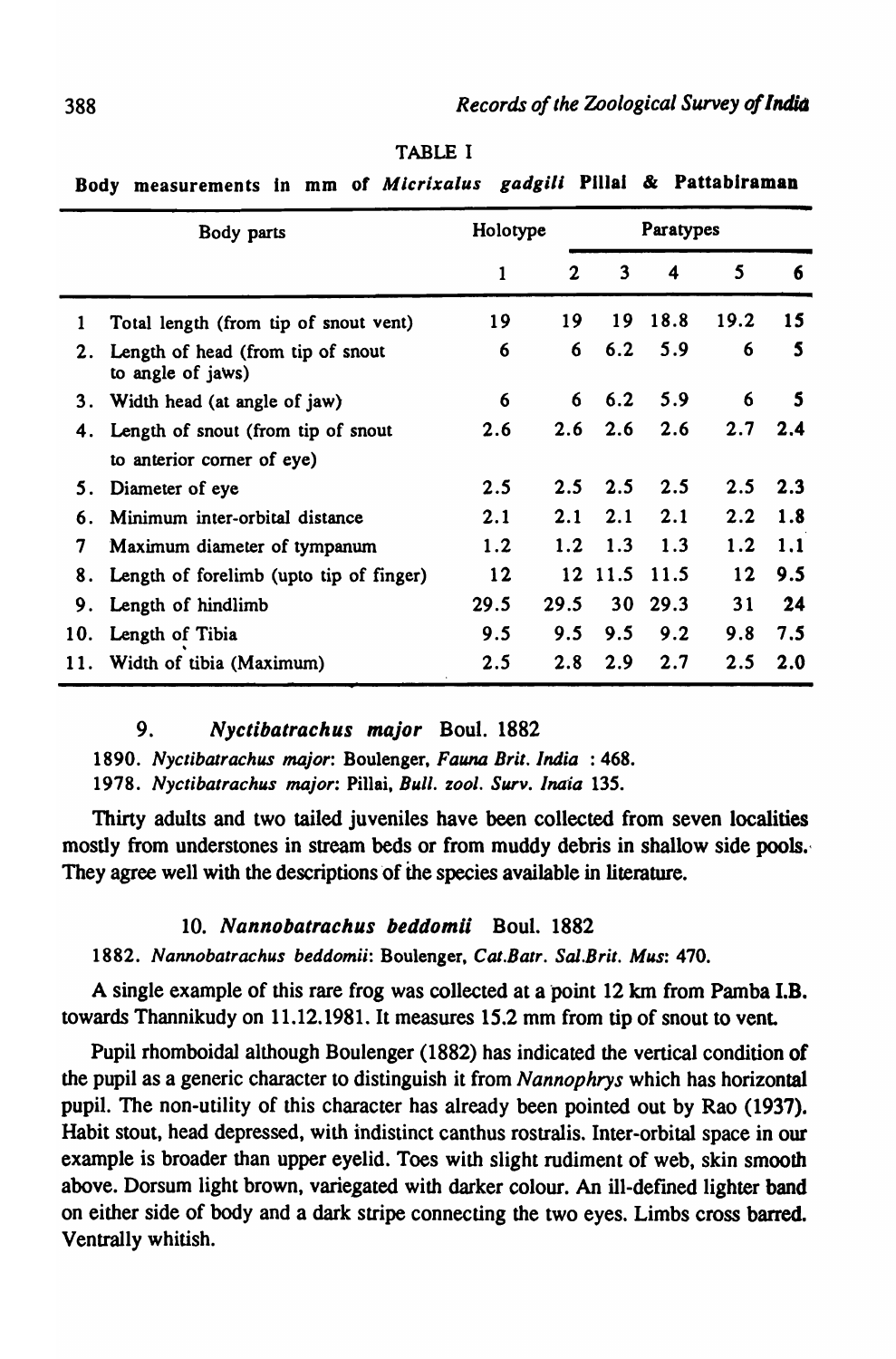*Nannobatrachus beddomii* is a very rare frog endemic to Western Ghats. Subsequent to its description by Boulenger in 1882, Sabarigiri is the second place from where we have collected this species, the first being Silent Valley. Boulenger's material came from Malabar and Tinnevelly hills. Serala, India (389)<br>
Serala, India (389)<br>
Separation 1986 November we<br>
Boulenger's material came<br>
Sons.<br>
Soc: 435.<br>
lected from the forest floor,

### 11. *Bu/o melanostictus* Schneider 1799

*1890. Bufo melanostictus:* Boulenger. *Fauna Brit. India 505.*  1963. Bufo *melanostictus: Daniel, J. Bombay nat. Hist. Soc: 435.* 

Two examples measuring 41 mm and 47 mm were collected from the forest floor, one from decaying timber.

### *12. Bulo parietalis* Boulenger 1882

*1890. Bufo parielalis:* Boulenger. *Fauna Brit. India 507.* 

Two examples measuring 60 mm and 70 mm were collected. The first one was seen resting well exposed on a large boulder by the side of a stream. Lemon-colored and totally inactive, it was collected easily. The bright yellow dorsum had a few brown spots mid-dorsally. Flanks brownish and ventrally white with a few dark dots.

### *13. Philautus nasutus* (Gunther 1868)

*1882. Ixallis nasutus:* Boulenger, *Cat. Batr. Sal.Brit.Mus:100.* 

*1957. Philautus nasutus:* Kirtisinghe. *Amph.Ceylon: 73.* 

A single example measuring 25 mm in total length was collected from within a fallen, decaying stem along with a specimen of *Bufo melanostictus* near the Kakki dam.

Brownish with a raised median verlebral glandular line from tip of snout to vent. The tibio-tarsal articulation in our example reaches only upto the middle of eye. Being a male, the first finger has a basal pad. Throat speckled with brown. This species is known from Southern India and Ceylon.

### *14. Ichtllyophis tricolor* Annandale 1909

*1909. Ichthyophis glutinosus tricolor:* Annandale. *Rec. Indian Mus: 286.*  1968. Ichthyophis tricolor: Taylor, Caecilians of the World: 148.

A single example of *I chthyophis tricolor* measuring 170 mm in length was collected on 9.5.1981 from Vettayar (Moozhiar) al an altitude of 520 metres. The first nuchal groove crosses the throat and passes up on the head but does not reach the mid-dorsal line. The second nuchal groove passing on the side of the neck stops at mouth level. The third groove is clear below but indistinct dorsally. There are about 265 annuli behind these.

Slaty brown with a narrow yellowish lateral stripe from head to tip of tail. A narrow dark stripe borders the lower part of this yellow stripe; a broad whitish ventral stripe.